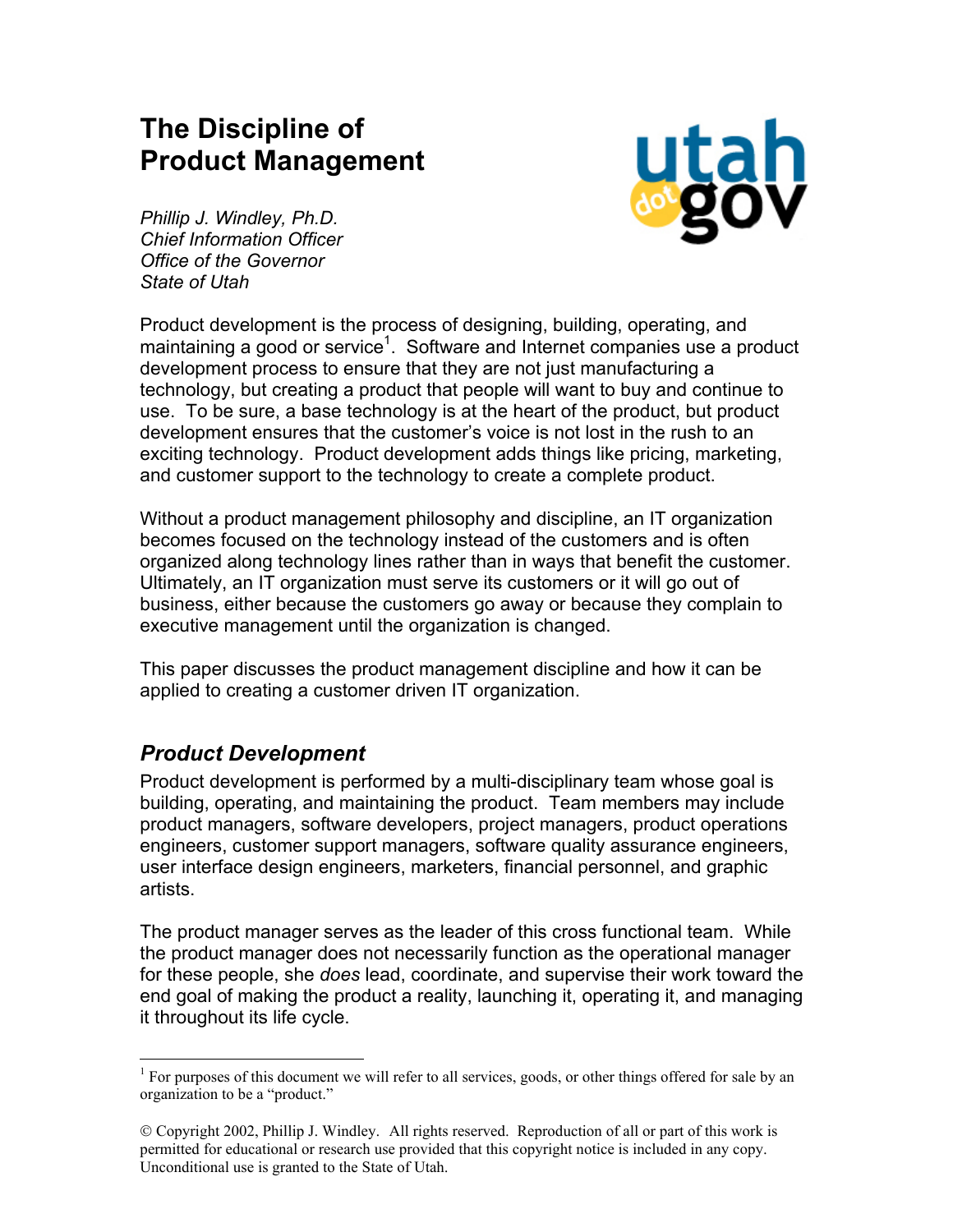Product management as a discipline is about *what* the product should be. Product managers are advocates for the customer's needs and desires. A large product might have numerous product managers working towards its success at a variety of levels, all the way from the junior product manager writing specifications about single feature sets to a product strategy director who has overall responsibility to executive management for the product direction. A product manager's responsibilities include the following:

- Defining and planning product lines and product enhancements
- Managing product contracts and sales
- Setting strategic direction based on customer needs and business goals
- Interpreting strategic goals into operational tasks
- Making proposals to senior management regarding implications of proposed plans
- Serving as a representative to internal and external clients.Taking the lead in establishing tactical plans and objectives
- Developing and implementing administrative and operational matters ensuring achievement of objectives
- Evaluating risks and trade-offs
- Proposing contingency plans
- Analyzing business processes and creating applications to improve or support those processes
- Branding
- Working with graphic designers to create look and feel
- Defining navigational flow and user experience
- Defining feature sets and scooping releases

People not familiar with the discipline of product management frequently get a product manager confused with other players. Its useful to look at what a product manager is not. A product manager is *not:* 

**A developer** – Developers are focused on the technology and not the overall product. Some great product managers are former developers, but it is difficult to do both at once. There is a natural tension between developers and product managers that should be maintained to create a balanced product.

**A software manager** – the software manager is a functional manager and usually not focused on the product or the customers.

**A project manager** – project managers are about *how* and *when,* while the product manager is about *what*. Project managers work closely with product managers to ensure successful completion of different phases in the product life cycle.

**A marketer** – while product management is usually seen as a marketing discipline, marketers are focused on the marketing plan and are usually not driving the overall product direction.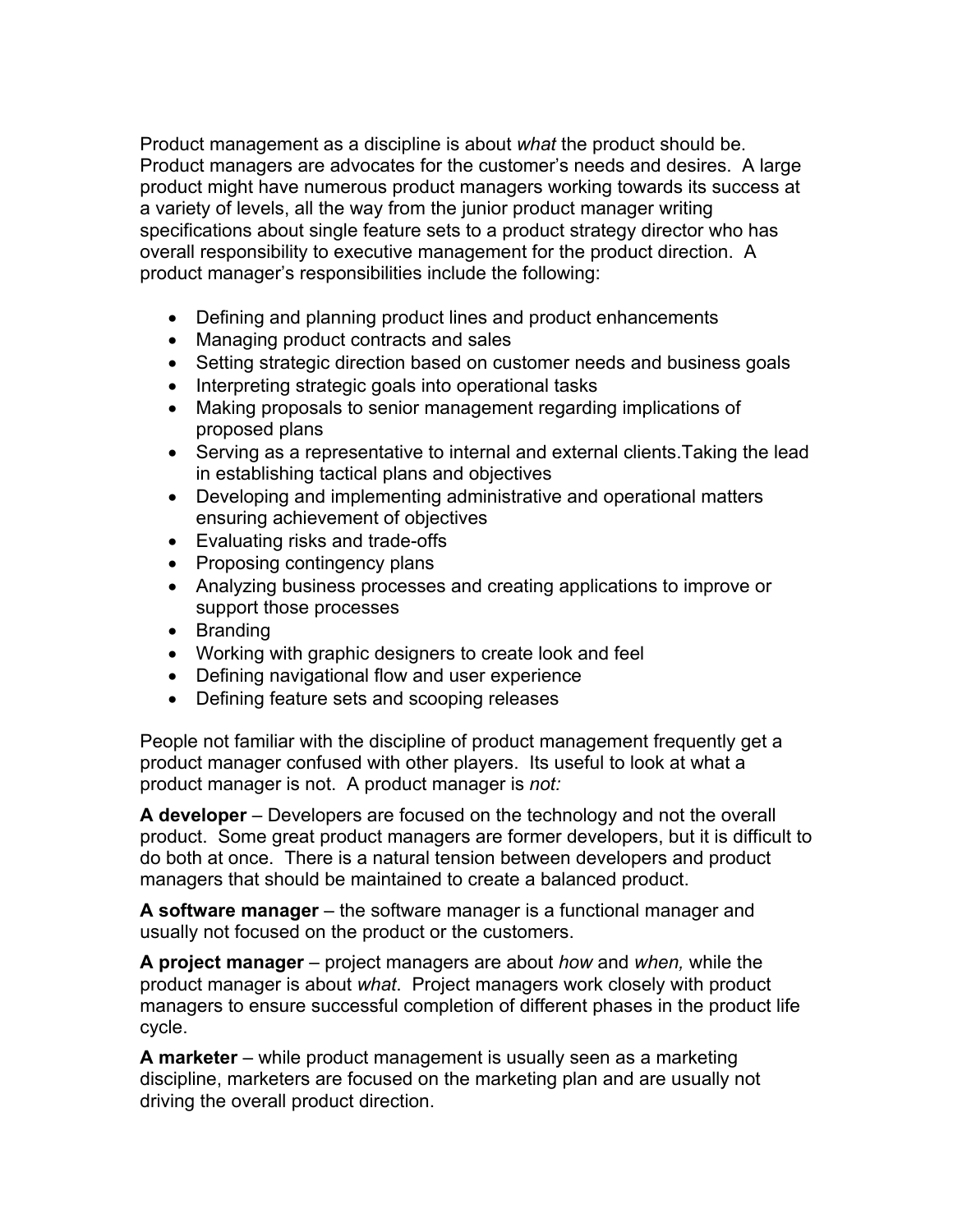Product managers are accountable to executive management for overall product direction, key decisions, product budget (and sometimes even the complete product P&L), ensuring that final product meets specifications, and evangelizing product to internal and external stakeholders. Product managers also have accountability to users for feature sets, navigation, quality, and overall experience.

Before we can discuss product management as a discipline and how it functions in the organization we must consider two important life cycles: In the next section, we'll talk about the product life cycle; in the following section we'll discuss the customer life cycle.

# *Product Life Cycle*

In its simplest form, the product life cycle consists of three phases:

- 1. Develop the product
- 2. Operate the product
- 3. Decommission the product

Obviously this simplistic model leaves a number of questions about changes, procedures, etc. [Figure 1](#page-2-0) gives a more complete view of the product life cycle.

<span id="page-2-0"></span>

**Figure 1: Product Life Cycle** 

**Product Initiation Phase:** In the Initiation Phase, Product Management, Engineering, or Operations submits a request for a new service or modification to an existing service.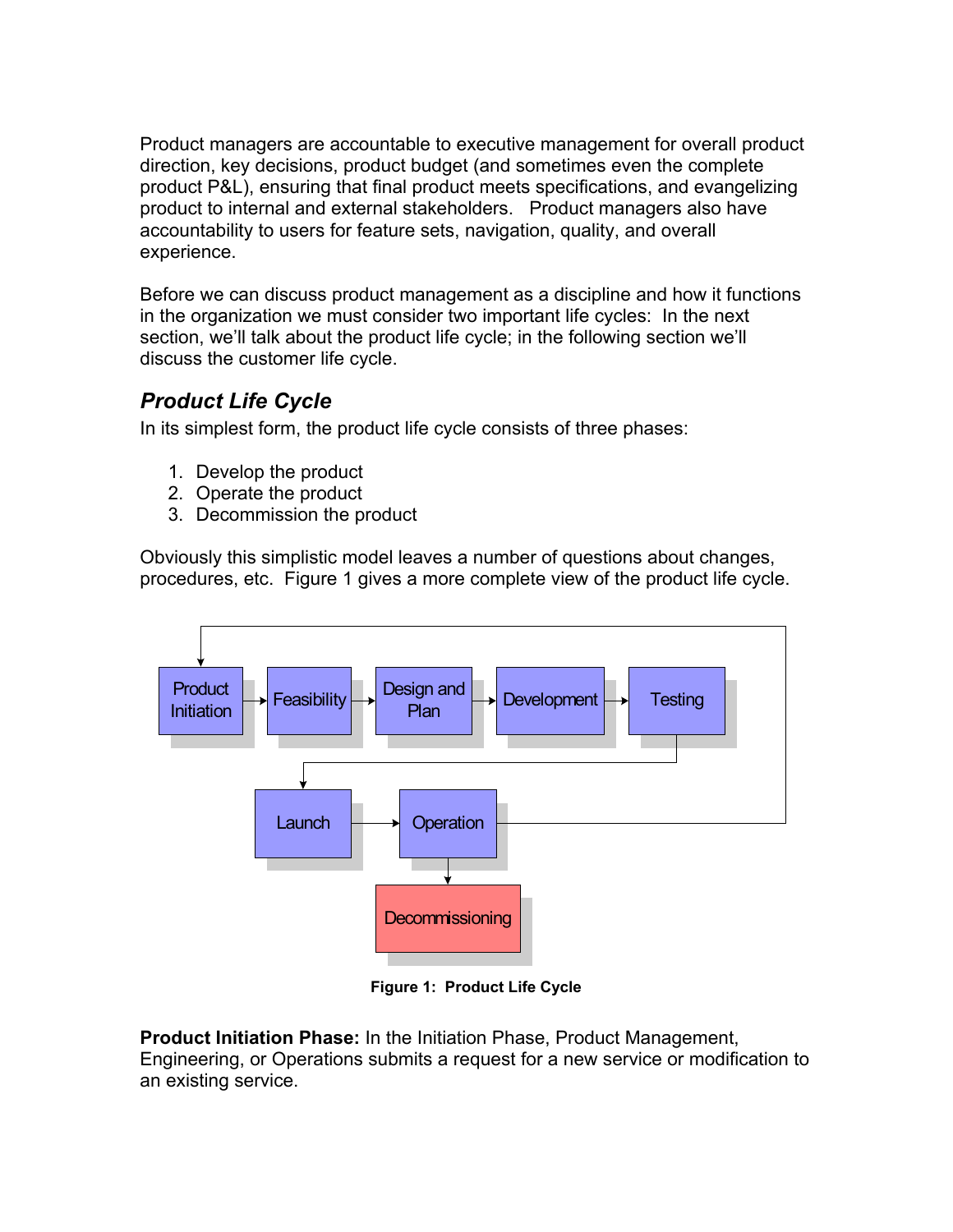These requests are received and prioritized by the Program Management Office (PMO). Once prioritized, the requests are reviewed by various management teams to assess the impact and viability of the request in the context of business needs and the organization's strategy. If approved, the request is given necessary funding and resources in order to proceed to the Feasibility Phase.

**Feasibility Phase:** The Feasibility Phase is where an idea is explored in more depth in order to determine the feasibility of engineering the requested service within the scope of the business needs. The request that has been approved during the initiation phase by the Governing Committee is evaluated at the engineering and product management level. From an engineering perspective, the service is evaluated for technical feasibility. The preliminary Technical Service Description outlines the general architecture of the proposed service. The Feasibility Analysis and stable Business Case are also developed during this phase. These documents summarize time and cost estimates and other investment information necessary for deciding whether to continue the product development process or not.

**Design and Plan Phase**: In the Design & Plan Phase, the cross-functional team documents all detail pertaining to the development of the service. While core documents, such as the Marketing Service Description, Technical Service Description, and Design Specifications, are stabilized, other groups, including Operations, QA, and Customer Care begin to specify their requirements for supporting the service. All of these documents are approved and signed off by the project team and the Design & Plan Checklist is presented to the Governing Committee for final approval before moving into the Development Phase.

**Development Phase:** In the Development Phase, the actual engineering of the service is completed. As the service is being developed, other functional groups continue preparatory work for the Testing and Introduction Phases. Much of the documentation to support Customer Care, Training, Vendors, and Clients is created during this phase. Also, the Quality Assurance Group prepares for the testing handoff by documenting Test Plans and Test Specifications, and configuring the test environment.

In this phase, a decision gate ensures that all pieces required for testing have been completed. The following are requirements to pass through the decision gate:

- Ready for Testing Phase from a System Integration Test perspective
- Documentation Complete
- Test Environment Complete
- Code Complete
- Vendor Requirements met
- Integration Testing & Results Complete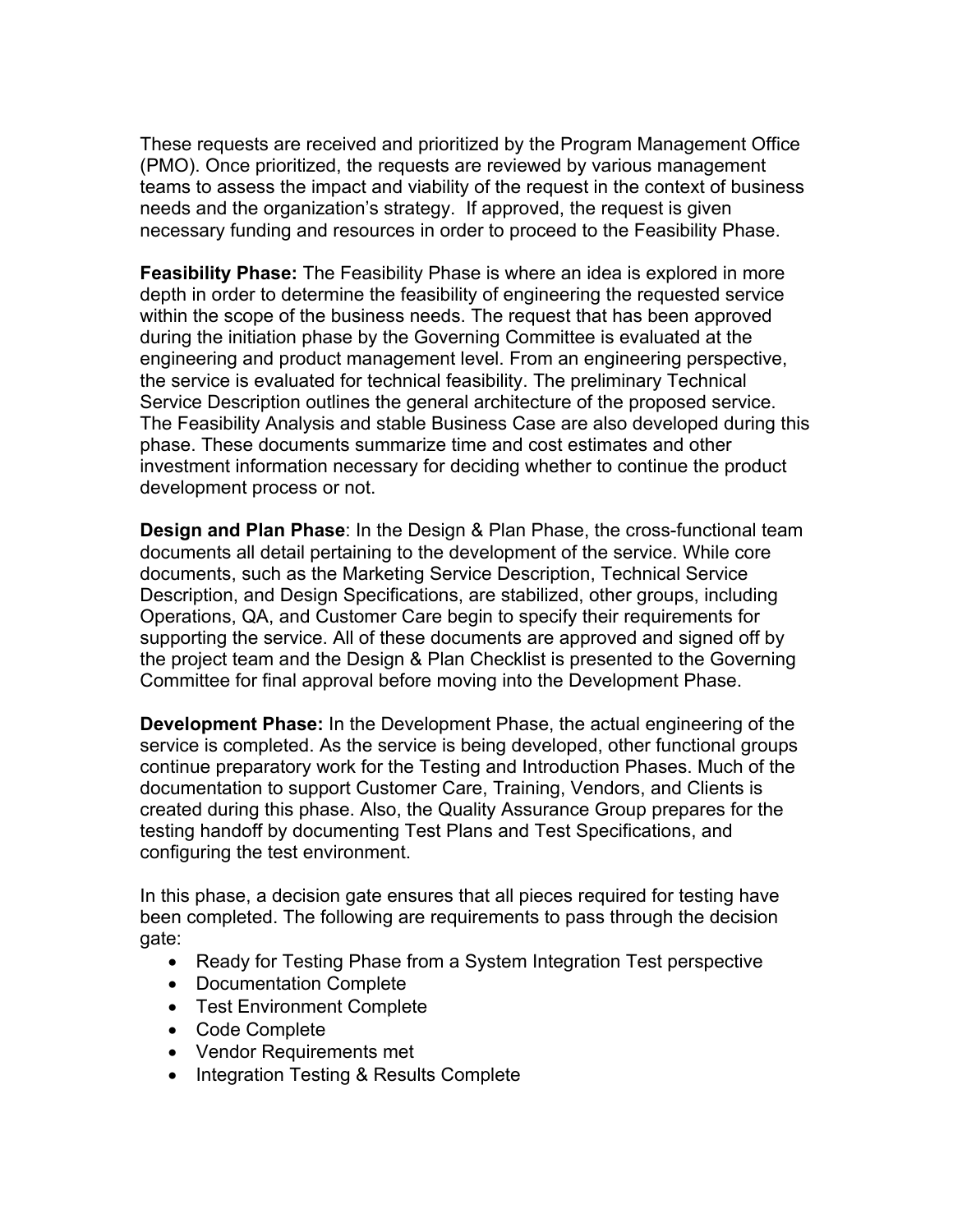Once the Project Team has approved the readiness of the service, the Development Checklist is compiled and presented to the Governing Committee for approval to move the service into the Testing Phase.

**Testing Phase:** The majority of the Testing Phase is spent certifying the hardware and software changes involved in the service. The service will undergo a number of readiness tests in a Lab Environment. Operations also performs necessary system and network tests to ensure operational readiness prior to deployment. Once QA Test Results and Operations Readiness Test Results are completed, the service may under go field trials as directed by product management. The Testing Phase Decision Gate is based on the QA Test Results, Operations Test Results, Field Verification, Change Requests, and Business Needs. A 'go' decision at the gate authorizes the launch of the service.

**Product Launch Phase:** The Product Launch Phase coordinates the deployment of the new or modified service. As the service is enabled by Operations, the supporting organizations initiate support processes to maintain the service. Once deployed a service check is made by the Project Team and Program Management Organization to ensure that the Service is available. If the service is found to be unsuccessful, a predetermined un-launch process will be executed. If the service is launched without incident, the Project Team then evaluates the stability of the release and the service is transitioned to the Life Cycle Management Process.

**Operation Phase:** The Operation Phase is typically the longest of the phases since once a product is developed, it may be operated for quite some time before it is updated or decommissioned. The operation phase requires an organization that can manage the product, track problems and bugs, and respond to customer issues regarding the product in a timely and cost effective manner. A multi-tiered product support model is used to ensure that products are operated in a way that leads to RASM (reliability, availability, security, and manageability).

**Decommissioning Phase:** The Decommissioning Phase occurs at the end of the product life cycle. While it may seem like the decommissioning phase is something that can be safely ignored since there will likely be larger problems if the product is decommissioned, the truth is that many products are taken out of service. Even when a company is in bankruptcy, the rational, orderly closing down of a product or service is important to managing the company's assets.

### *Customer Life Cycle*

Just as products have life cycle, customers also have a life cycle. In its most simple forms the customer life cycle consists of two phases:

- 1. Customer buys the product
- 2. Customer uses product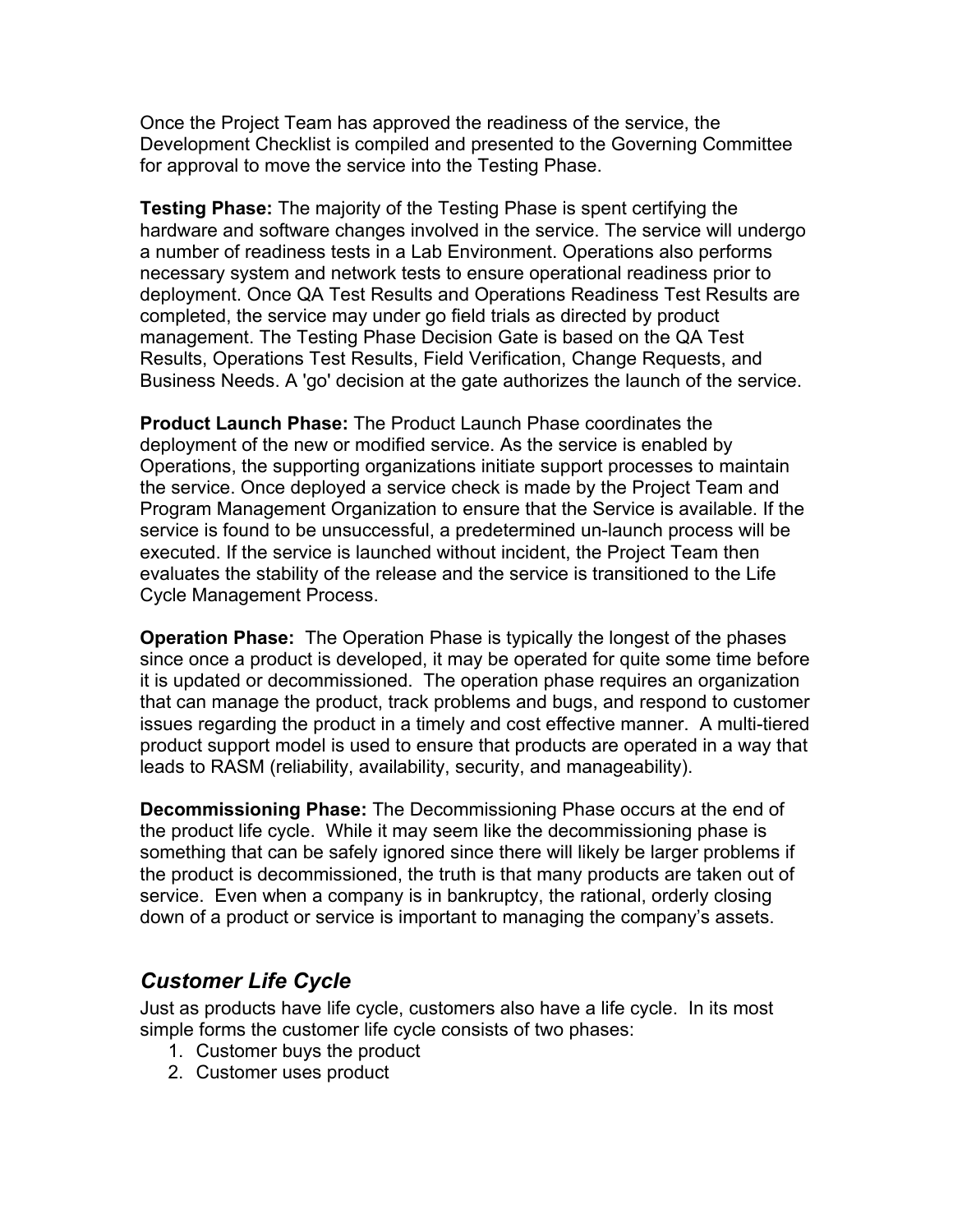<span id="page-5-0"></span>In many cases, however, particularly when a product is a service or a good that needs to be periodically replenished, the life cycle is slightly more complicated. [Figure 2](#page-5-0) gives a more complete view of the customer life cycle



**Figure 2: Customer Life Cycle** 

Even this model is overly simplified compared to what one might see in a sales textbook, but it is sufficient for our purposes.

**Initial Customer Contact:** The initial customer contact phase collapses all of the marketing, advertising, and initial sales calls into one tidy box.

**Customer Acquisition:** The customer acquisition phase is the first point where a person or organization becomes a customer. Abstractly, the process consists of an agreement between the customer and the organization to exchange money for the product. From the product manager's perspective, however, the process is much more complicated:

- How will the customer request service? The customer may request service by phone, email, web page, or in person.
- How will payment be received?
- How will the product be delivered? In the case of a service, the process of delivering the product is called provisioning and may consist of touching a number of unrelated systems and configuring myriad devices and systems.

**Product Use:** Every product is designed to ultimately be used by a customer. The customer may use a product and have to repurchase before another use or the product may be such that the customer uses it over and over after purchase. The payment may be made once or on a recurring basis.

**Periodic Contact:** Throughout the product use phase, the customer may have periodic contact with the company. These interactions take the form of

• Customer service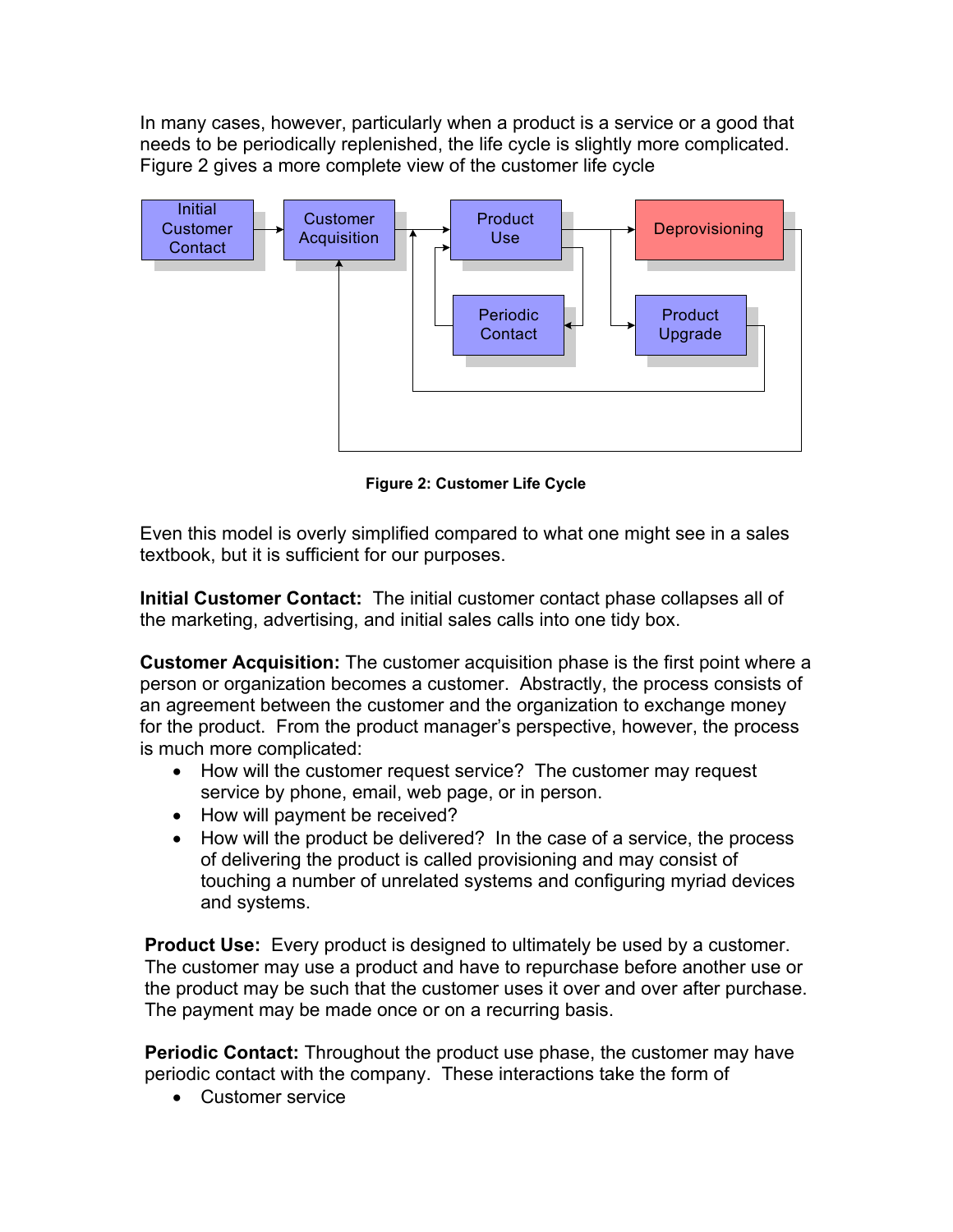- Technical support
- Billing
- Sales calls

In each of these events, the company has an opportunity to make a positive or negative impression on the customer. These periodic contacts are usually managed using some sort of Customer Relationship Management (CRM) system that tracks all interactions with a customer from all channels. The CRM system thus allows the product manager (and others) to capture vital information about missed sales opportunities, customer complaints, common problems, etc. Using this data the product manager can mold a product so that it better meets customer needs and reduces customer support costs.

**Product Upgrade:** When a customer is finished using a product, the things can happen: the customer can be upgraded to a follow on product that meets their needs or deprovisioned. The product upgrade path is desirable because it keeps the customer and reduces customer reacquisition costs. Customer frequently outgrow products or their needs change. If a company has a well managed product portfolio, a product more suited for the customer's current situation will be waiting for them.

**Deprovisioning:** Deprovisioning a customer may seem like an issue that need not be dealt with: the customer stops using the product and nothing more need be done. However, in many cases, particularly where service with a recurring billing has been provided, if the customer is not properly deprovisioned, there will be future costs resulting from either providing service that is not being paid for or from billing a customer who is not receiving service. In either case there are likely to be costly customer support calls and an unhappy customer. Customer deprovisioning, where appropriate, should be planned for and built into the product from the beginning.

# *The Discipline of Product Management*

As a members of a discipline, product managers work at all levels of a company in the product development process. For our purposes, we will discuss only three levels: product manager, lead product manager, and product strategy director. Of course, these might have different names and be shared among multiple people in any real installation.

| Role                                       | <b>Driver</b>              | <b>Work Product</b>      |
|--------------------------------------------|----------------------------|--------------------------|
| <b>Product Strategy</b><br><b>Director</b> | <b>Business Strategy</b>   | <b>Product Portfolio</b> |
| <b>Lead Product Manager</b>                | <b>Product Life Cycle</b>  | <b>Product Roadmap</b>   |
| <b>Product Manager</b>                     | <b>Customer Life Cycle</b> | Product                  |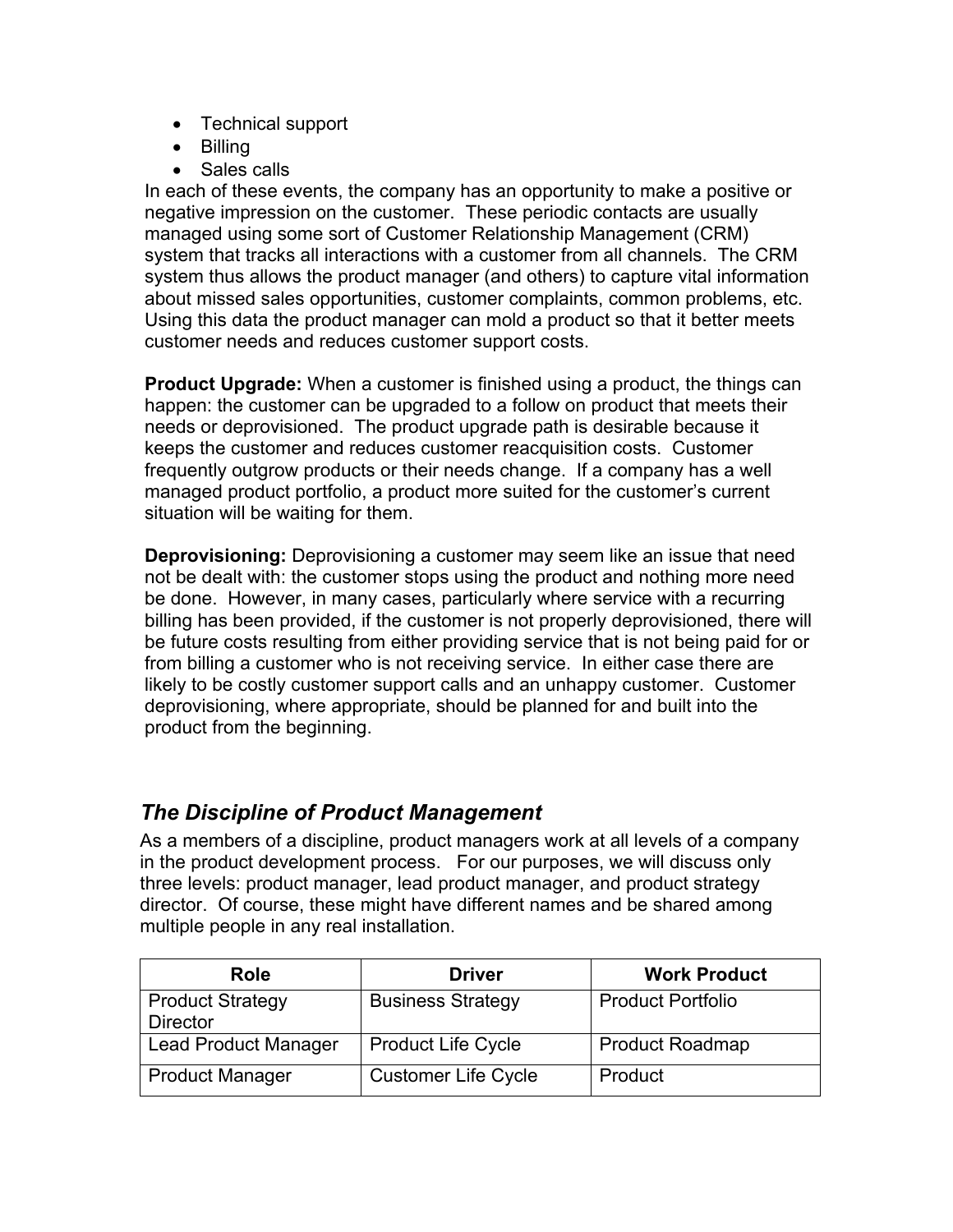<span id="page-7-0"></span>[Table 1](#page-7-0) shows the three roles of product management, gives the driver for the role and the work product that the role produces.

**Product Manager:** The product manager is driven by the customer life cycle and produces a product. Any large product may have multiple product managers assigned to it, especially during Design and Plan, Development, and Testing, portions of the product life cycle. A product manager must be concerned with every aspect of the customer life cycle and every way that the customer might touch the product or the company about the product. They are primarily concerned with the customer experience in every dimension that it might take. The end result of all of this is the product itself.

**Lead Product Manager:** The lead product manager is responsible for a product throughout its entire life cycle. Every product will have a product manager assigned to it from inception to decommissioning, guiding the product from birth through death. This guidance is called a "product roadmap" and is the detailed plan for the product lifecycle. The lead product manager manages a cross functional team of people who are responsible for the development and operation of the product. This team may grow and diminish during different phases of the product life cycle, but generally includes:

- Software developers
- Project managers
- Product operations engineers
- Software quality assurance engineers
- User interface design engineers
- Marketers
- Financial personnel
- Graphic artists
- Customer support

The lead product manager does not necessarily function as the operational manager for these people, but leads, coordinates, and supervises their work toward the end goal of making the product a reality, launching it, operating it, and managing it throughout its life cycle.

The product managers who manage the customer life cycle report to the lead product manager during times that they are assigned to the team. In many cases, the product manager will have P&L responsibility for the product and thus manage everything about the product including sales, marketing, and advertising.

**Product Strategy Director:** The product strategy director is a member of the executive management team and is responsible for creating a portfolio of products that are aligned with the business strategy of the company. A small company might have a small product portfolio. A large company might have multiple portfolios organized along lines of business.